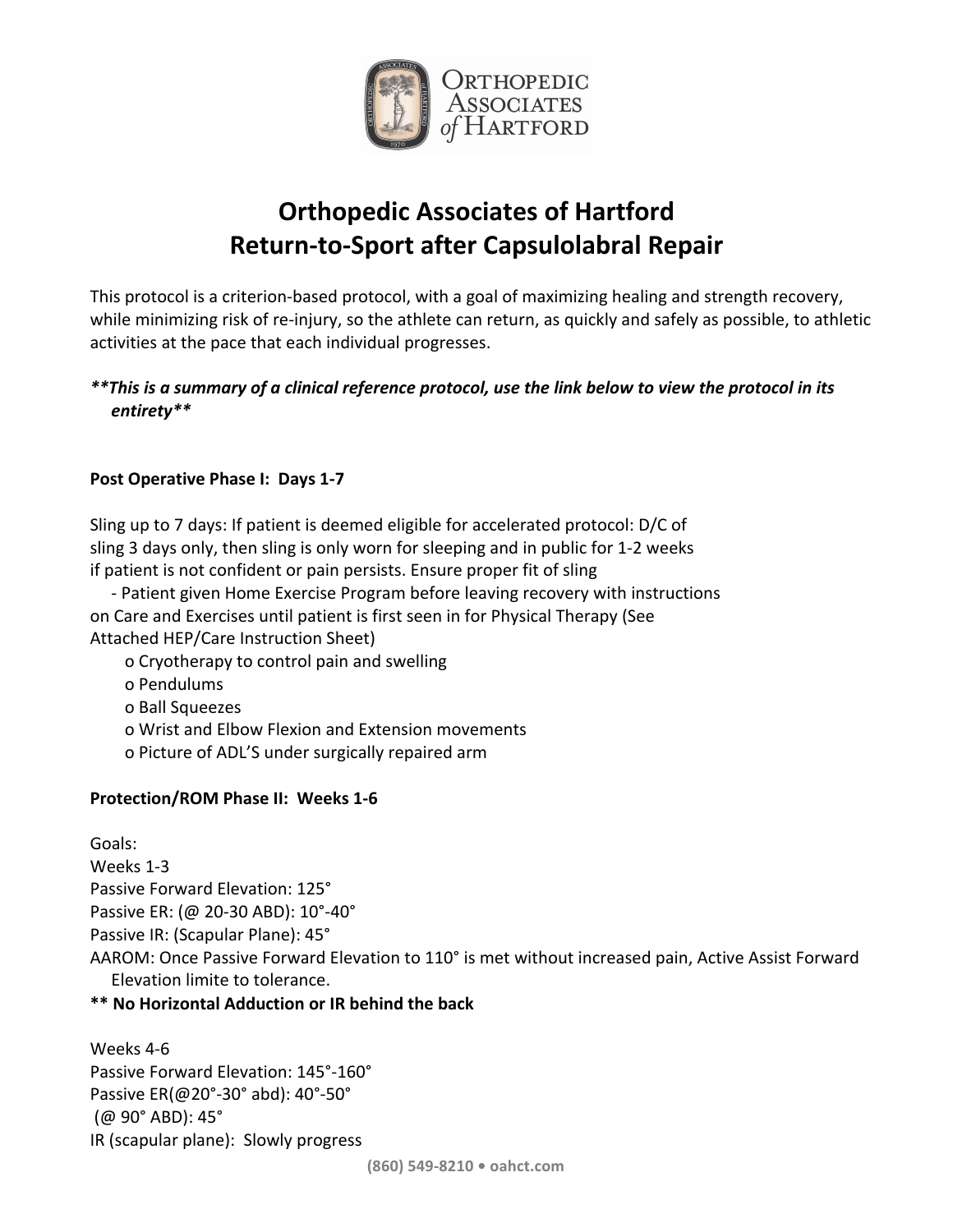Abduction: Limit °to 90 Active Forward Elevation: 115°

Treatment: Elbow/Wrist ROM exercises Pendulums Submaximal Isometrics IR/ER (begin in weeks 2-3) Rhythmic Stabilization (begin in week 2) in sidelying to the shoulder and scapula Patient driven ROM: ER and Flexion Supine Flexion (once patient reaches 110°

Criteria for entering Phase III

- 1. Reached Staged ROM Goals for POW 4-6
- 2. Minimal to no pain with all passive ROM and current exercises
- 3. No persistence of swelling/inflammation
- 4. No apprehension or impingement signs

#### **Strengthening Phase III: Weeks 6-12**

Goals: Follow weekly ROM goals Increase allowed functional activities Progress exercise endurance, difficulty and add light-moderate resistance ROM Weeks 7-8 Passive Forward Elevation: 160°-WNL Passive ER: (@ 20°-30° Abd): 60°-80° Passive ER:  $(\omega 90^\circ \text{ Abd})$ : 60° IR (Scapular Plane): 60° Abduction: Slowly progress as tolerate Active Forward Elevation: 155° Abduction: Slowly progress as tolerated Active IR & ER: Slowly progress as tolerated Weeks 9-12 Passive/Active ER:  $(20^{\circ}-30^{\circ}$  abd:  $80^{\circ}-90^{\circ}$  (by week 12)  $\omega$ 90° Abd: 75°-90°(by week 12, 110°115° if patient is a throwing athlete. Passive/Active IR (@ 90° Abd):  $30^{\circ}$ -65° (by week 12) Active Forward Elevation: must be 180° (by week 12) Passive/Active Abd: Must be 180°/WNL (by week 12)

Treatment:

Closed Chain Exercises: Quadruped initially then UE reaching exercises @lanks@prone and sidelying) $\Theta$ Wall push ups $\Theta$ Wall push ups plus. No push ups on the floor. Rotator Cuff Strengthening Bands or dumbbells